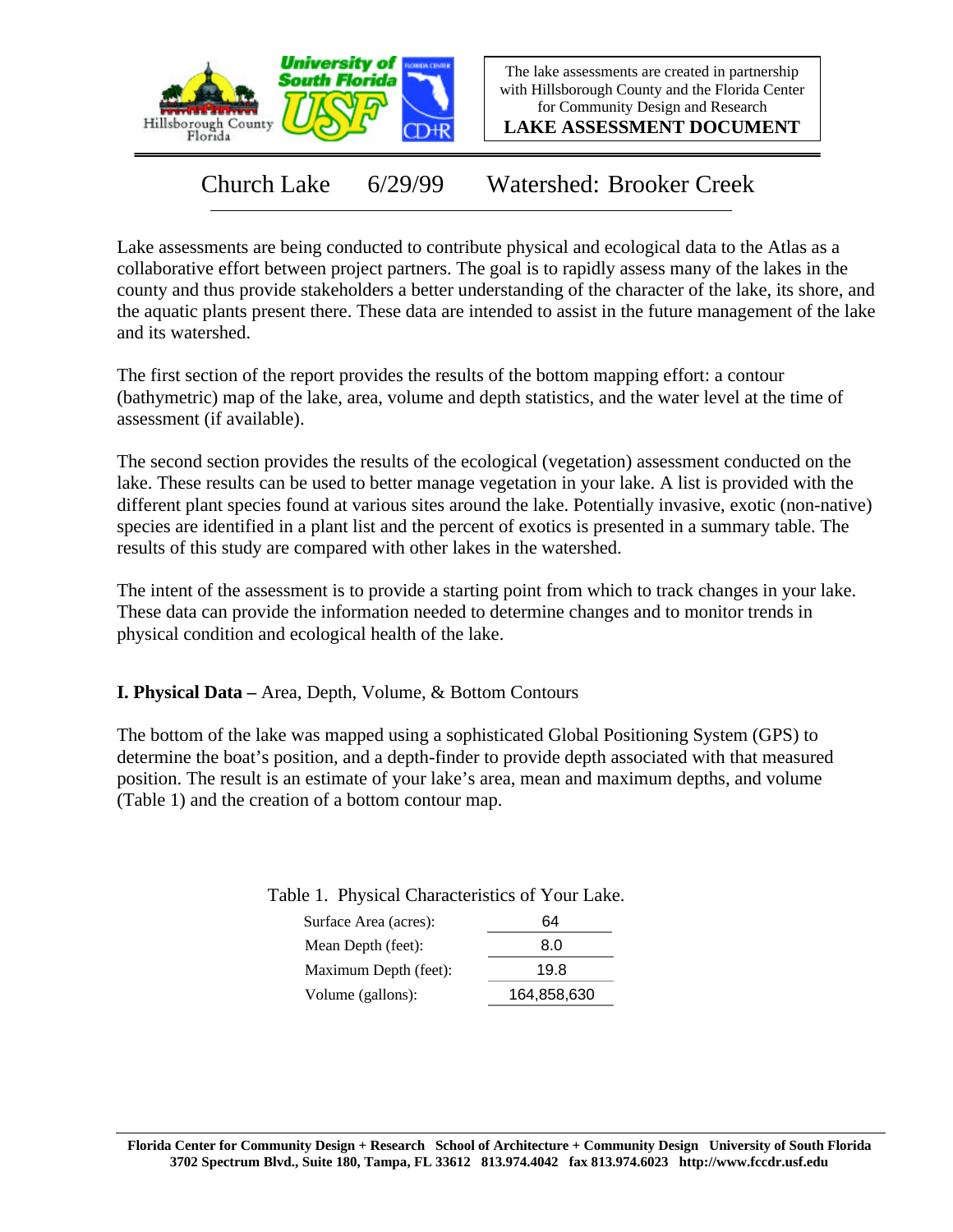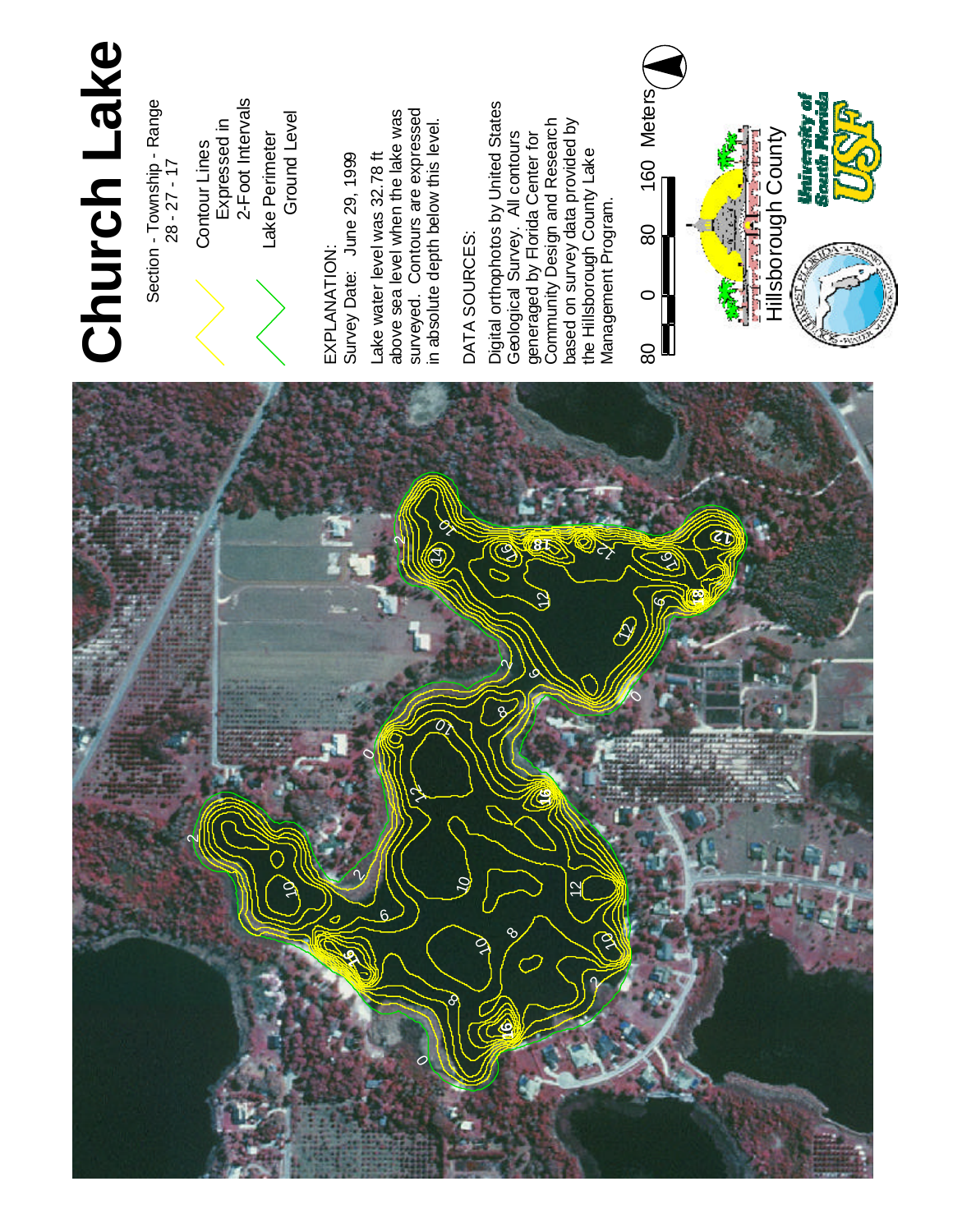

**LAKE ASSESSMENT DOCUMENT**

Church Lake 6/29/99 Watershed: Brooker Creek

## **II. Ecological Data**

Aquatic Plant Survey

Approximately equispaced sites are haphazardly mapped around the lake and the aquatic plants at each site are surveyed. The total number of species from all sites is used to approximate the total diversity of aquatic plants and the percent of invasive-exotic plants on the lake and in the watershed (Table 2). Many of these plants are considered ecologically harmful, as they tend to out-compete native species. Such "nuisance" plants can also make boating and other recreational activities difficult or impossible. The common and scientific names of plant species found on your lake are listed in Table 3.

> Table 2. Comparison of species diversity between your lake and other assessed lakes located within your watershed.

|                        |     | Church Lake Brooker Creek |  |
|------------------------|-----|---------------------------|--|
|                        |     | (Average)                 |  |
| Number of Taxa:        | 36  | 31                        |  |
| Percent Exotic Plants: | 17% | 14%                       |  |

Table 3. Botanical and common names of the most commonly found plants on your lake. Percent frequency (of occurence), habit (location where found), status (native or exotic), and EPPC status are provided.

| Common Name                               | are provided.<br><b>Plant Species</b> | Frequency | Habit     | <b>Status</b> | <b>EPPC</b> |
|-------------------------------------------|---------------------------------------|-----------|-----------|---------------|-------------|
| American White Water Lily, Fragrant Water | Nymphaea odorata                      | 100%      | Floating  | Native        | NL.         |
| Pickerel Weed                             | Pontederia cordata                    | 90%       | Emergent  | Native        | <b>NL</b>   |
| Bladderwort                               | Utricularia spp.                      | 90%       | Submersed | Native        | <b>NL</b>   |
| Torpedo Grass                             | Panicum repens                        | 80%       | Emergent  | Exotic        |             |
| Cattails                                  | Typha spp.                            | 80%       | Emergent  | Native        | <b>NL</b>   |
| Water Primroses, Primrosewillow           | Ludwigia spp.                         | 70%       | Emergent  | Unknown       | <b>NL</b>   |
| Swamp Fern                                | Blechnum serrulatum                   | 50%       | Emergent  | Native        | NL.         |
| <b>Climbing Hempvine</b>                  | Mikania scandens                      | 50%       | Emergent  | Native        | NL.         |
| Bulltongue Arrowhead, Duck Potato         | Sagittaria lancifolia                 | 50%       | Emergent  | Native        | <b>NL</b>   |
| Cypress                                   | Taxodium spp.                         | 50%       | Emergent  | Native        | NL.         |
| Southern Red Maple                        | Acer rubrum var. trilobum             | 40%       | Emergent  | Native        | <b>NL</b>   |
| Sedge                                     | Cyperus spp.                          | 40%       | Emergent  | Unknown       | <b>NL</b>   |
| Manyflower Marshpennywort, Water Penny    | Hydrocotyl umbellata                  | 40%       | Emergent  | Native        | NL.         |
| Stonewort                                 | Nitella spp.                          | 30%       | Submersed | Native        | <b>NL</b>   |
| Algae                                     | Periphyton spp.                       | 30%       | Submersed | Native        | NL.         |
| Pine Tree                                 | Pinus spp.                            | 30%       | Emergent  | Native        | <b>NL</b>   |
|                                           |                                       |           |           |               |             |

Florida Center for Community Design + Research School of Architecture + Community Design University of South Florida 3702 Spectrum Blvd., Suite 180, Tampa, FL 33612 813.974.4042 fax 813.974.6023 http://www.fccdr.usf.edu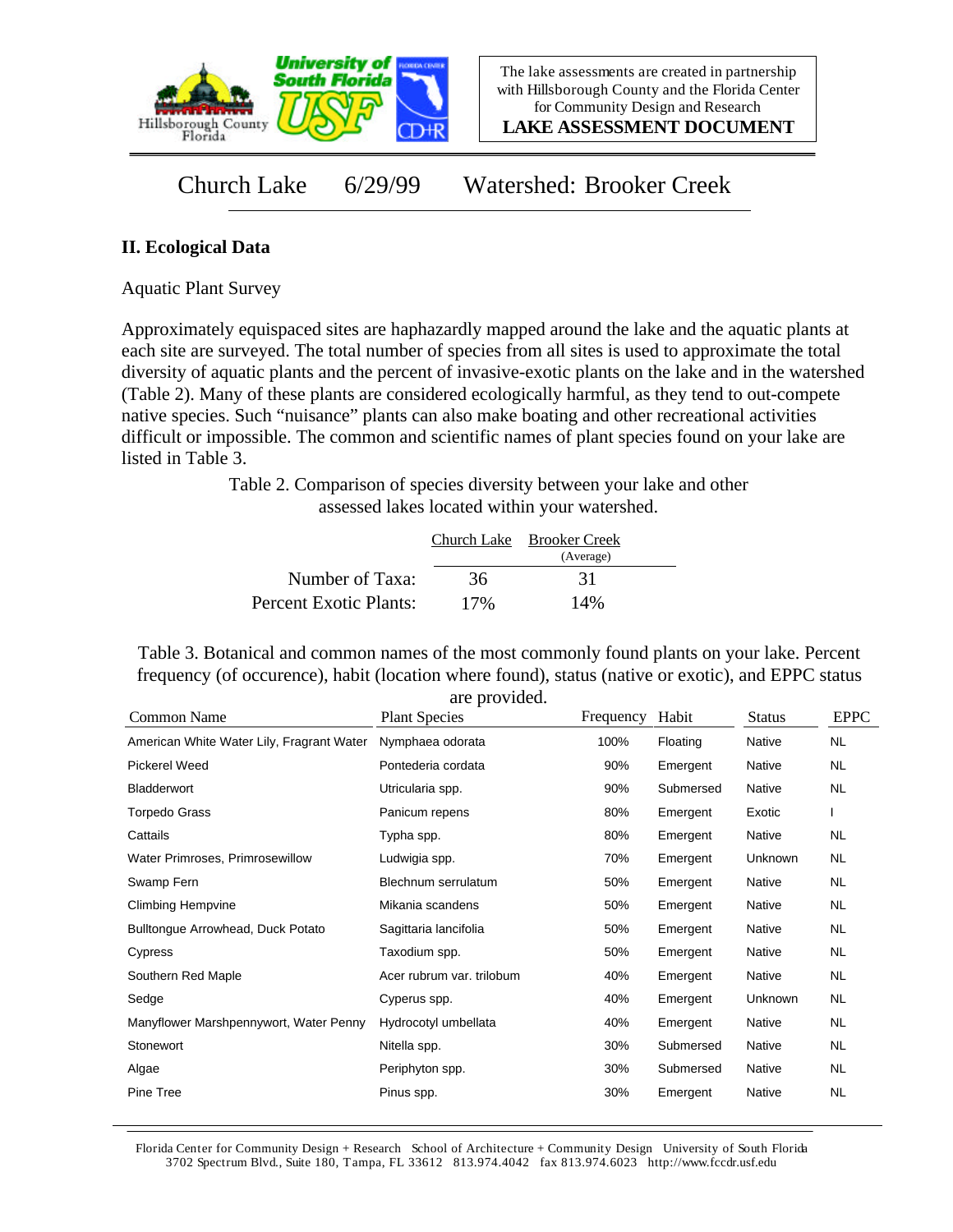Church Lake 6/29/99 Watershed: Brooker Creek

| Willow                                 | Salix spp.                | 30% | Emergent  | <b>Native</b> | <b>NL</b> |
|----------------------------------------|---------------------------|-----|-----------|---------------|-----------|
| <b>Brazilian Pepper</b>                | Schinus terebinthifolius  | 30% | Emergent  | Exotic        |           |
| Fanwort                                | Cabomba caroliniana       | 20% | Submersed | <b>Native</b> | <b>NL</b> |
| Asian Pennywort, Coinwort, Spadeleaf   | Centella asiatica         | 20% | Emergent  | <b>Native</b> | <b>NL</b> |
| Wild Taro, Dasheen, Coco Yam           | Colocasia esculenta       | 20% | Emergent  | Exotic        |           |
| Dayflower                              | Commelina diffusa         | 20% | Emergent  | Exotic        | <b>NL</b> |
| False Daisy, Yerba De Tajo             | Eclipta alba (prostrata)  | 20% | Emergent  | Native        | <b>NL</b> |
| Sweetbay Magnolia                      | Magnolia virginiana       | 20% | Emergent  | Native        | <b>NL</b> |
| Punk Tree, Melaleuca                   | Melaleuca quinquenervia   | 20% | Emergent  | Exotic        |           |
| Wax Myrtle                             | Myrica cerifera           | 20% | Emergent  | <b>Native</b> | <b>NL</b> |
| Southern Waternymph                    | Najas quadelupensis       | 20% | Submersed | <b>Native</b> | <b>NL</b> |
| Spatterdock, Yellow Pondlily           | Nuphar lutea var. advena  | 20% | Floating  | Native        | <b>NL</b> |
| Golden Canna, Bandana-Of-The-Everglade | Canna flaccida            | 10% | Emergent  | <b>Native</b> | <b>NL</b> |
| Common Buttonbush                      | Cephalanthus occidentalis | 10% | Emergent  | Native        | <b>NL</b> |
| Baldwin's Spikerush, Roadgrass         | Eleocharis baldwinii      | 10% | Submersed | <b>Native</b> | <b>NL</b> |
| Rush Fuirena                           | Fuirena spp.              | 10% | Emergent  | <b>Native</b> | <b>NL</b> |
| Hydrilla, waterthyme                   | Hydrilla verticillata     | 10% | Submersed | Exotic        |           |
| Maidencane                             | Panicum hemitomon         | 10% | Emergent  | <b>Native</b> | <b>NL</b> |
| Smartweed, Knotweed                    | Polygonum spp.            | 10% | Emergent  | <b>Native</b> | <b>NL</b> |
| Burhead Sedge, Cuban Scirpus           | Scirpus cubensis          | 10% | Emergent  | <b>Native</b> | <b>NL</b> |

Florida Center for Community Design + Research School of Architecture + Community Design University of South Florida 3702 Spectrum Blvd., Suite 180, Tampa, FL 33612 813.974.4042 fax 813.974.6023 http://www.fccdr.usf.edu